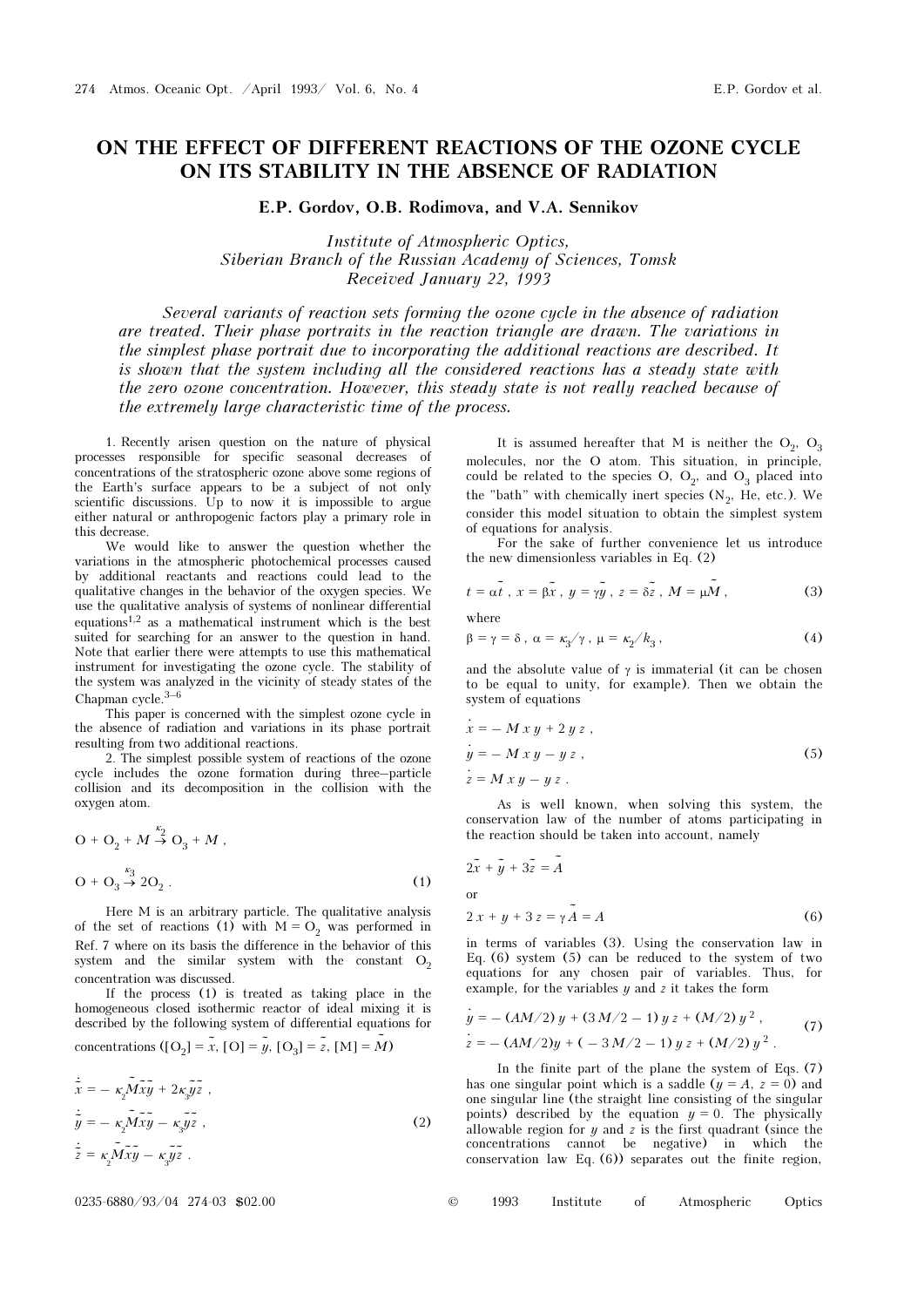singular line with the zero concentration and with some finite values of concentrations of  $O_3$  and  $O_2$ . The regions of the triangle divided by the saddle separatrix cannot be connected with any trajectory.



FIG. 1. Three–dimensional phase portrait and its projections for system (4).

3. Let us consider the set of reactions (1) supplemented by the reaction reverse to the reaction of ozone formation (1) and by the reaction of recombination of oxygen atoms

$$
O_3 + M \stackrel{\kappa_4}{\to} O + O_2 + M ,
$$
  
\n
$$
O + O + M \stackrel{\kappa_1}{\to} O_2 + M .
$$
 (8)



FIG. 2. Three–dimensional phase portraits and their projections on the plane (y, z) for four sets of reactions. Trajectories on the plane correspond to  $M = 1$  and  $A = 1$ .

The three–dimensional phase portraits and their projections on the plane  $(y, z)$  in the case of successive inclusion of reactions (8) are depicted in Fig. 2. For visualization the axes are denoted by the symbols of the oxygen species. It can be seen that the inclusion of additional reactions changes the phase portrait of the system significantly. For example, the incorporation of the reverse reaction, i.e., the additional channel of ozone decomposition "reduces" the singular line into the complex singular point at the origin of coordinates retaining the saddle unchanged while the recombination reaction retains the singular line unchanged but displaces

the singular point toward the nonphysical region of negative concentrations and changes its character. At the values of parameters compatible with the atmospheric concentrations and corresponding reaction rates (see below) this point has the coordinates  $x > 0$ ,  $y < 0$ ,  $z > 0$ and is the node. In the reaction triangle the concurrent inclusion of both reactions (8) leaves only one singular point at the origin of coordinates which is the complex singular points with the nodel sector within the reaction triangle. Thus, the changes are essential. Especially dramatic change is that caused by the inverse reaction, namely, the steady state of the system appears to be the state with zero concentrations of both atomic oxygen and ozone (see Figs. 2 c and 2 d). Since reactions (1) and (8) are the reactions naturally taking place in the atmosphere and disappearance of ozone was not observed even during the polar night, the question arises of whether the model under study is adequate to the real state of the ozonosphere. The answer can be obtained by means of numerical simulations.

4. The system of equations for concentrations of O and  $O_3$  in the case presented in Fig. 2 d [analogous to system  $(7)$ ] has the form

$$
\dot{y} = -(AM/2) y + M z + (3 M/2 - 1) y z + (M/2 - 2 c M) y^{2}
$$
  

$$
\dot{z} = -(A M/2) y - M z + (-3 M/2 - 1) y z - (M/2) y^{2}
$$

where, in addition to relations (3) and (4) we have

$$
\gamma = \kappa_2 / \kappa_4, \ c = \kappa_1 / \kappa_2 \ . \tag{10}
$$

The concentration behavior depicted in Fig. 2 d corresponds to system (9) with  $A = 1$  and  $M = 1$ , i.e., to the case when all the terms in the right–hand sides of equations are comparable in their values, that best demonstrates the qualitative peculiarities of the system. Under conditions of the real atmosphere the concentrations of the oxygen species differ radically in their values. For estimates let us take the values of concentrations given in Ref. 8 for a height of 30 km  $[O_2]$ = 2.93⋅10<sup>17</sup>cm<sup>-3</sup>, [O] = 6.75⋅10<sup>7</sup>cm<sup>-3</sup>, [O<sub>3</sub>] = 3.96⋅10<sup>12</sup>cm<sup>-3</sup>, and  $[M] = [N_2] = 2.93 \cdot 10^{17}$  cm<sup>-3</sup>, and the values of reaction rate constants from Ref. 9 at  $T = 224.6$  K are  $\kappa_3 = 6.782 \cdot 10^{-16}$  cm<sup>3</sup>/s,  $\kappa_1 = 7.937 \cdot 10^{-33}$ cm<sup>6</sup>/s,  $\kappa_2 = 1.023 \cdot 10^{-33} \text{ cm}^6/\text{s}$ , and  $\kappa_4 = 5.822 \cdot 10^{-32} \text{ cm}^3/\text{s}$ . For the above–enumerated values of rate constants and concentrations the trajectory behavior in the coordinates  $\tilde{y}$  and  $\tilde{z}$  has the form shown in Fig. 3 a. At first sight the trajectory behavior is completely analogous to that shown in Fig.  $2 b$ , i.e., the concentration of the oxygen atoms drops almost to zero over the periods of time of some seconds and, within the figure scale, the process terminates at a certain finite ozone concentration. However, closer investigation shows that at the times long enough a very slow decrease of the ozone concentration starts, even at those trajectories where initially its radical increase takes place, see Table I. In the table, for the more convenient illustration, the example shown in Fig. 3 a with the initial conditions at the point  $A$  is chosen. Whereby, during a fraction of second, the ozone concentration increases up to its maximum value and its subsequent decrease at the considered times is observed only at the 11th significant figure. Schematically, this situation is shown in arbitrary scale in Fig. 3 b.